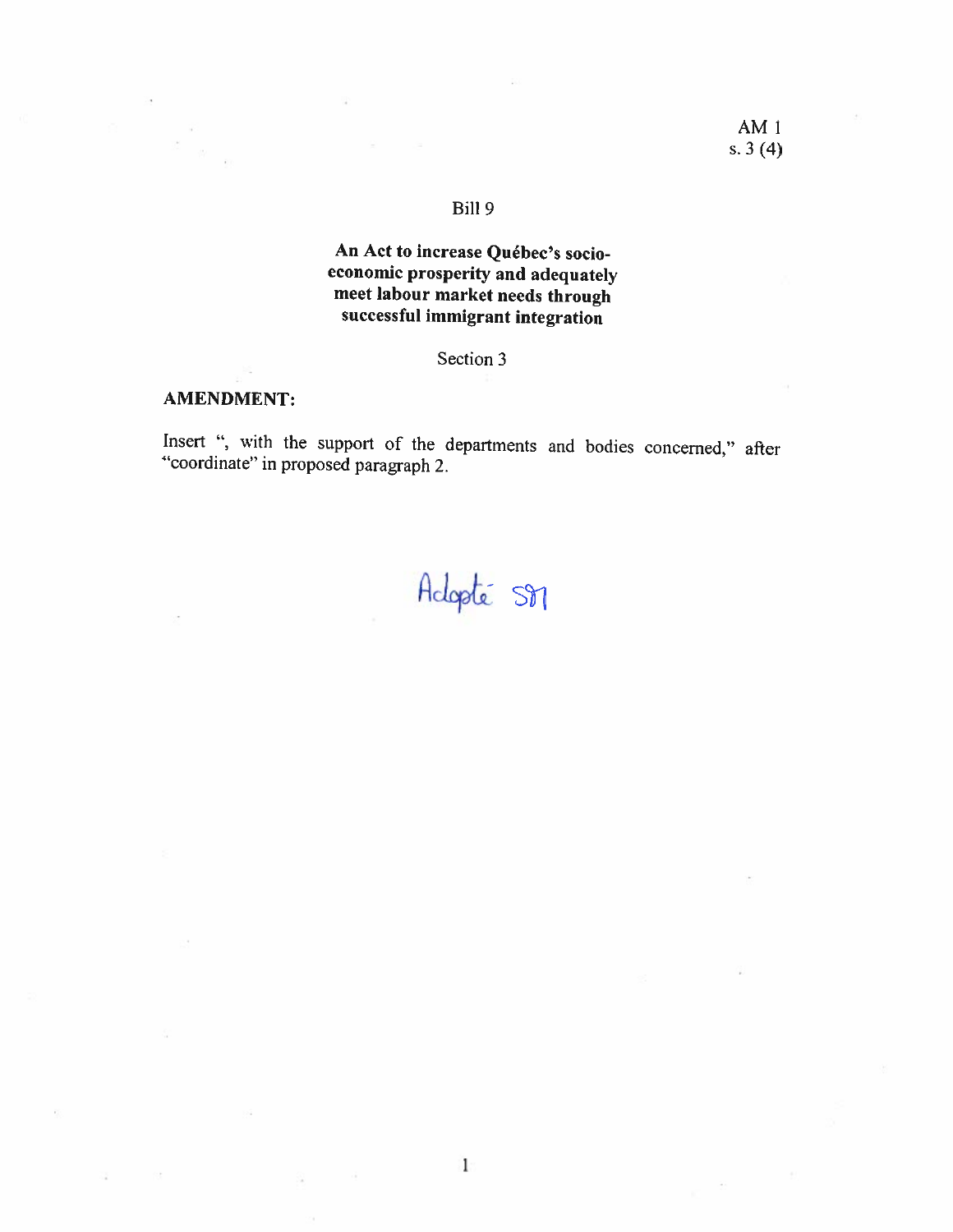# An Act to increase Québec's socio economic prosperity and adequately meet labour market needs through successful immigrant integration

## Section 3

# AMENDMENT:

Replace "to the vitality" in proposed paragraph <sup>10</sup> by "as well as to the vitality and occupancy".

Adopté SM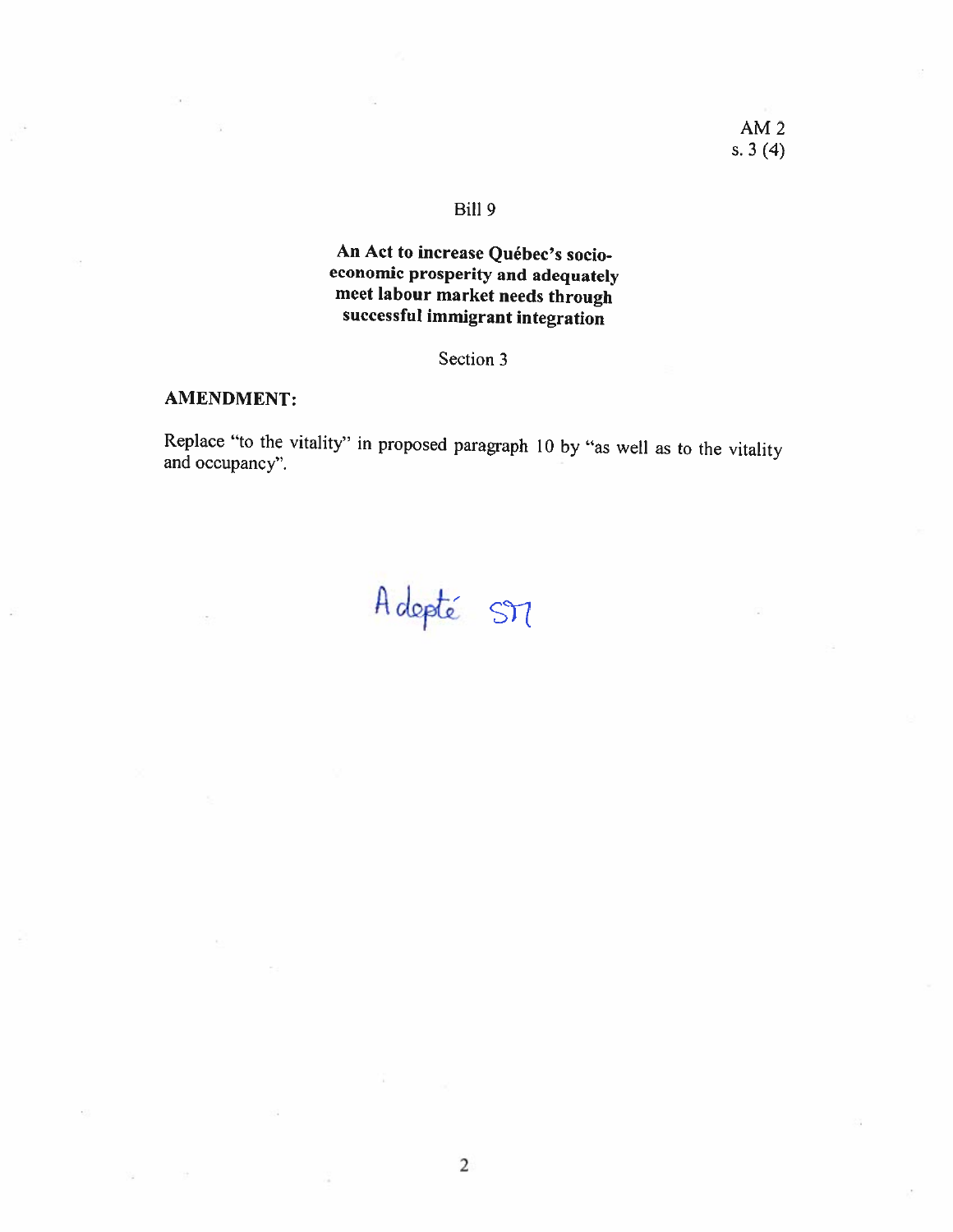34

## BilI 9

# An Act to increase Québec's socioeconomic prosperity and adequateJy meet labour market needs through successful immigrant integration

# Section 3

## **AMENDMENT:**

Insert "to the occupancy and vitality of the regions and" after "immigrants." in proposed paragraph 5.

Adgoté St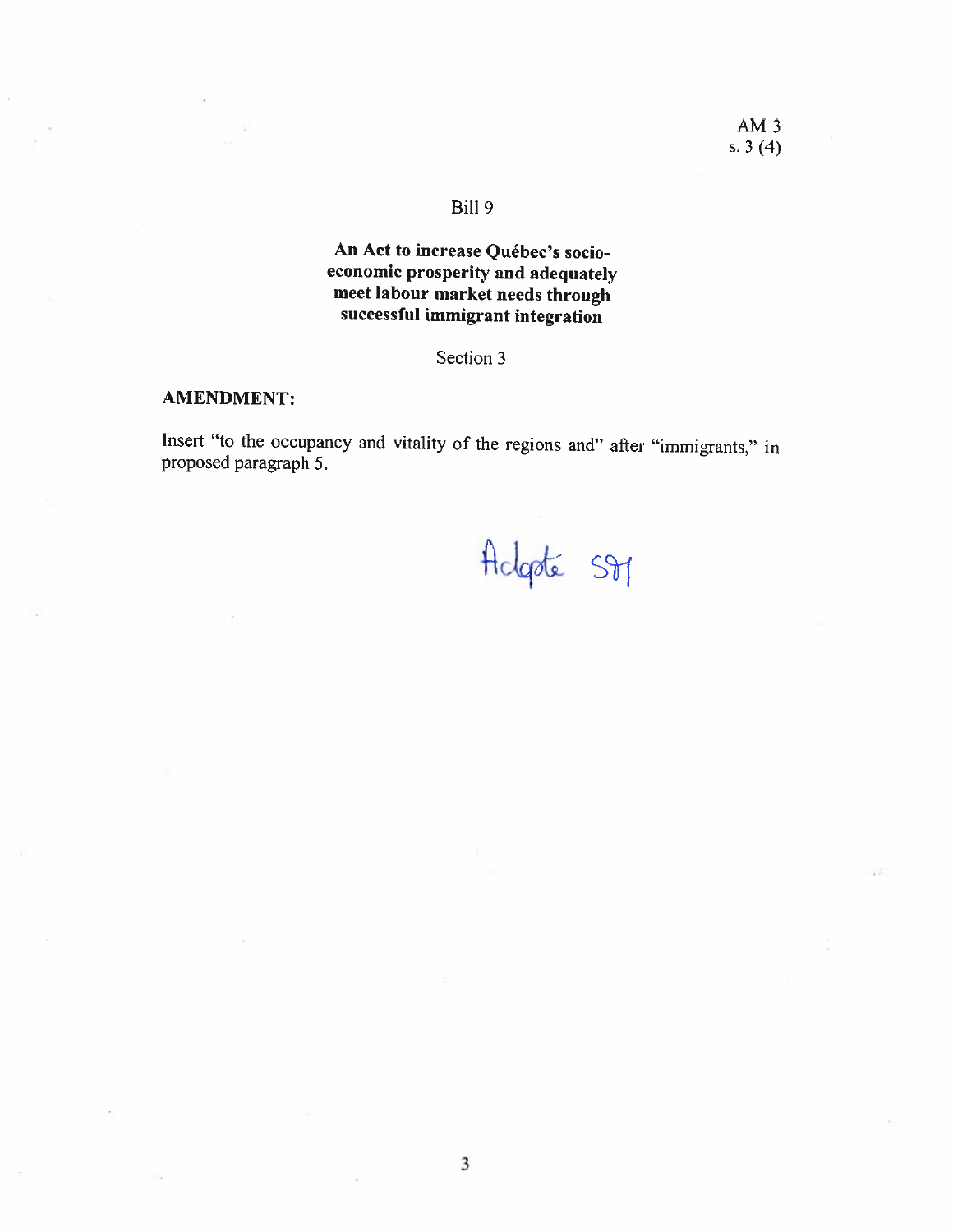An Act to increase Québec's socio economic prosperity and adequately meet labour market needs through successful immigrant integration

Section 3

# AMENDMENT:

Insert "current" after "including" in proposed paragraph 5.

Adopté SM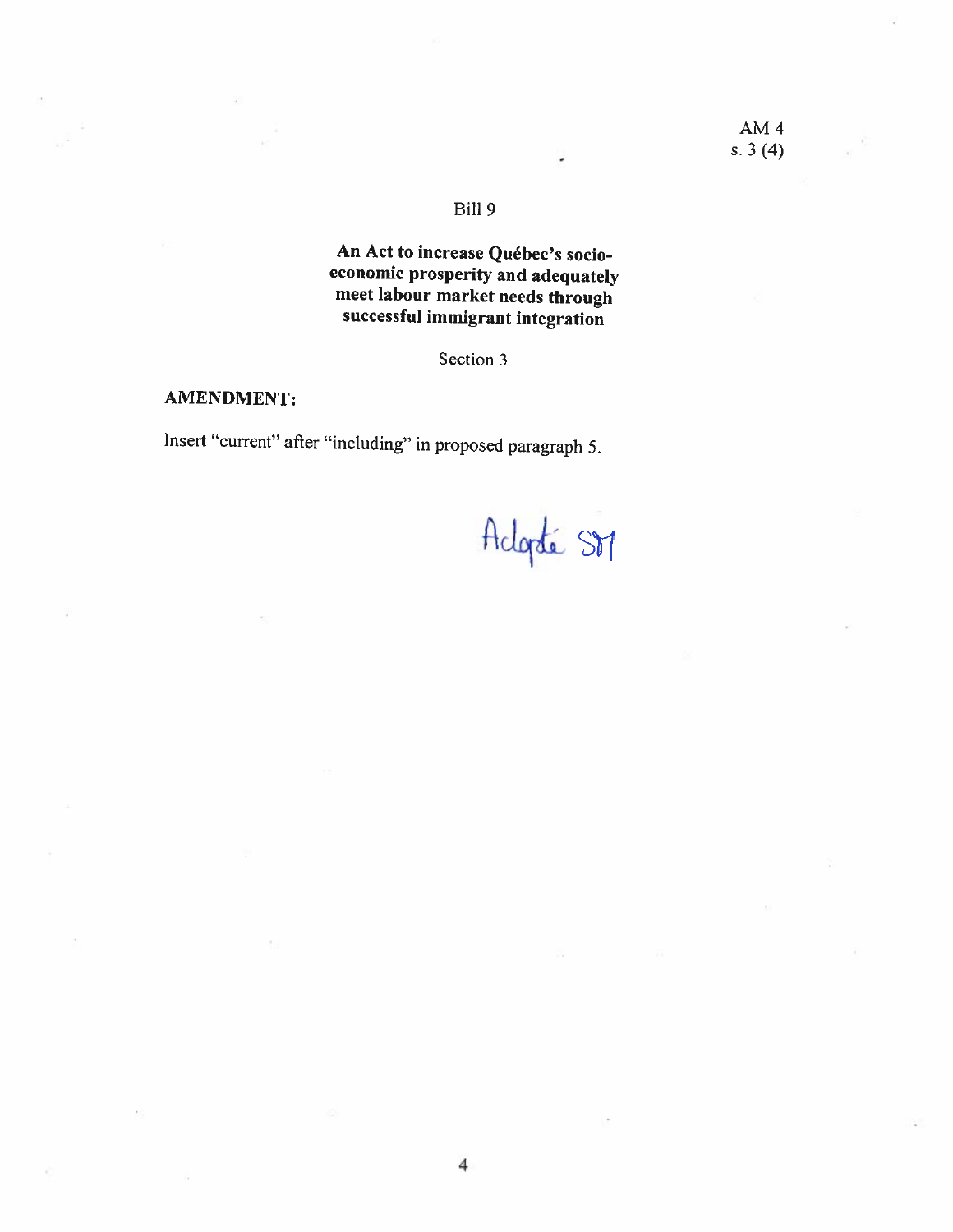# An Act to increase Québec's socioeconomic prosperity and adequately mcet labour market needs through successful immigrant integration

## Section 3

## AMENDMENT:

Replace everything after "in French," in proposed paragraph 4 by "in particular by integrating into the labour market, in Québec society".

Adopté St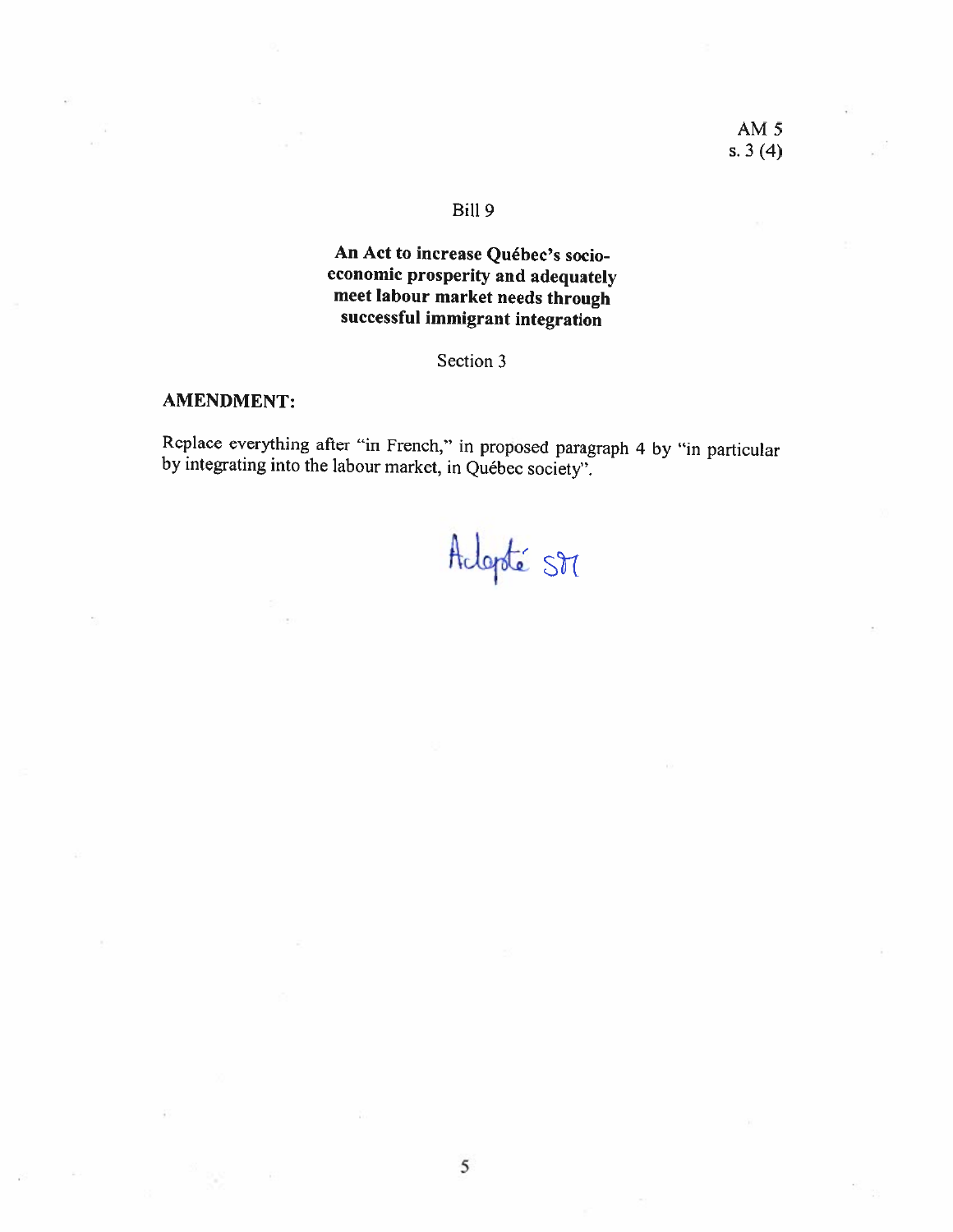#### BiH 9

# An Act to increase Québec's socio economic prosperity and adequately meet labour market needs through successful immigrant integration

# Section 3

## AMENDMENT:

Insert ", including the municipalities," after "social actors concerned" in proposed paragraph 8.

6

Adopté SM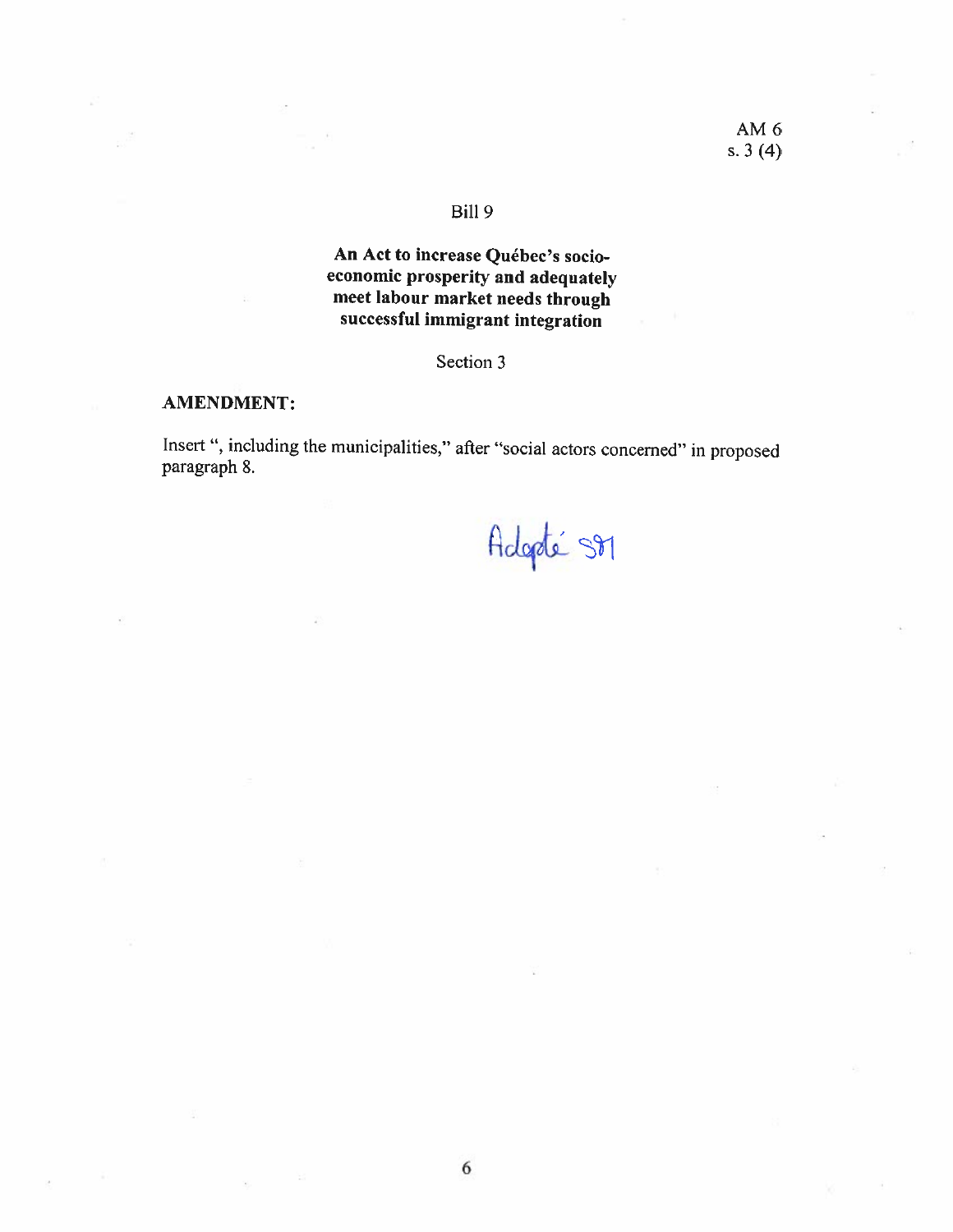ò.

## BilI 9

# An Act to increase Québec's socio economic prosperity and adequately meet labour market needs through successful immigrant integration

# Section 3

## AMENDMENT:

ò.

Insert ", with a view to ensuring their full participation in Québec society" after "labour market" in proposed paragraph 9.

Adopte SDT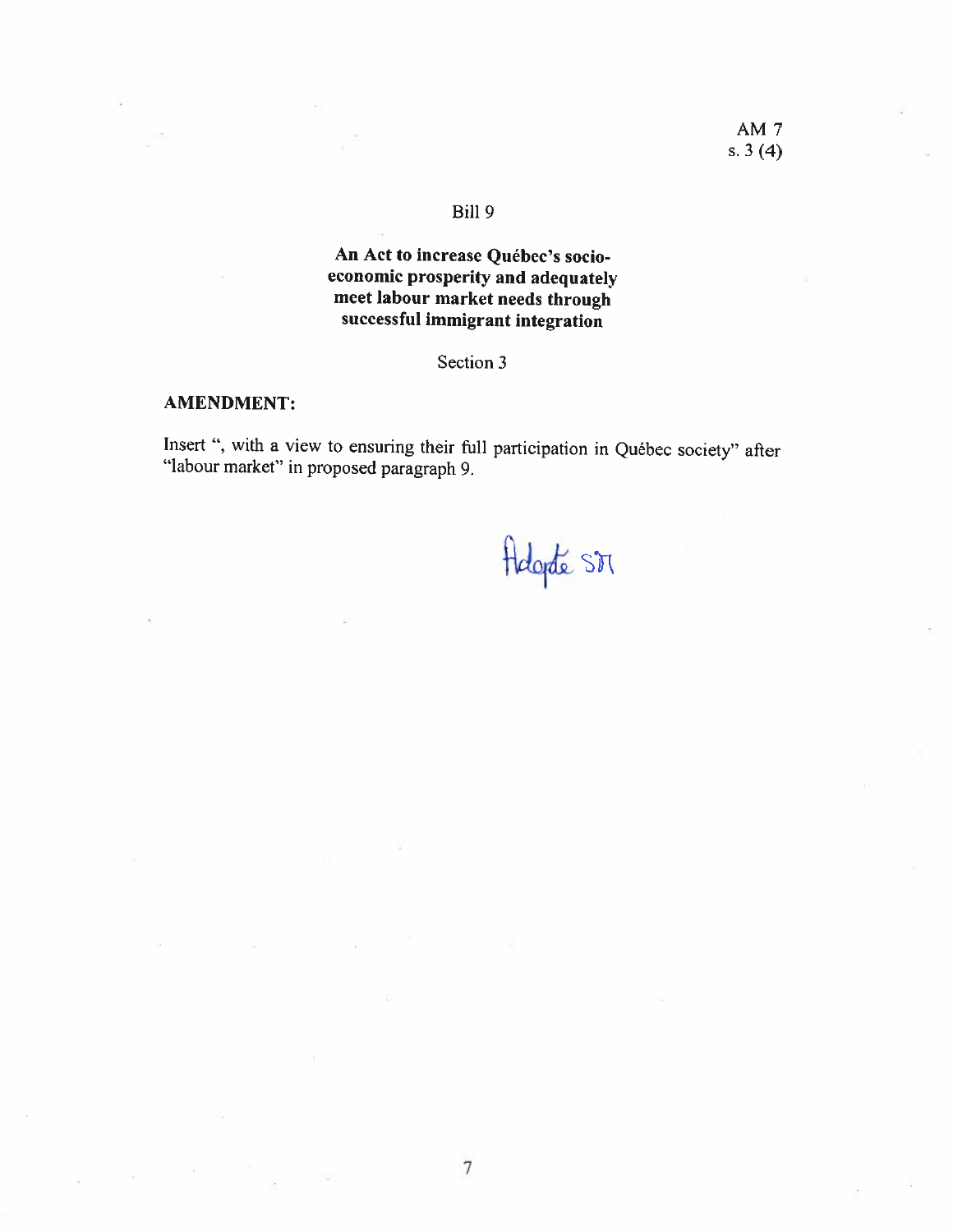# An Act to increase Québec's socioeconomic prosperity and adequately meet labour market needs through successful immigrant integration

Section 4

#### **AMENDMENT:**

In proposed paragraph 6:

Replace "and their integration into the labour market" by ", their 1. integration into the labour market, and obstacles to their full participation in Québec society".

Replace "and assess their relevance and effectiveness" by "their relevance  $2.$ and effectiveness and assess the same on an ongoing basis,".

Helgoté SM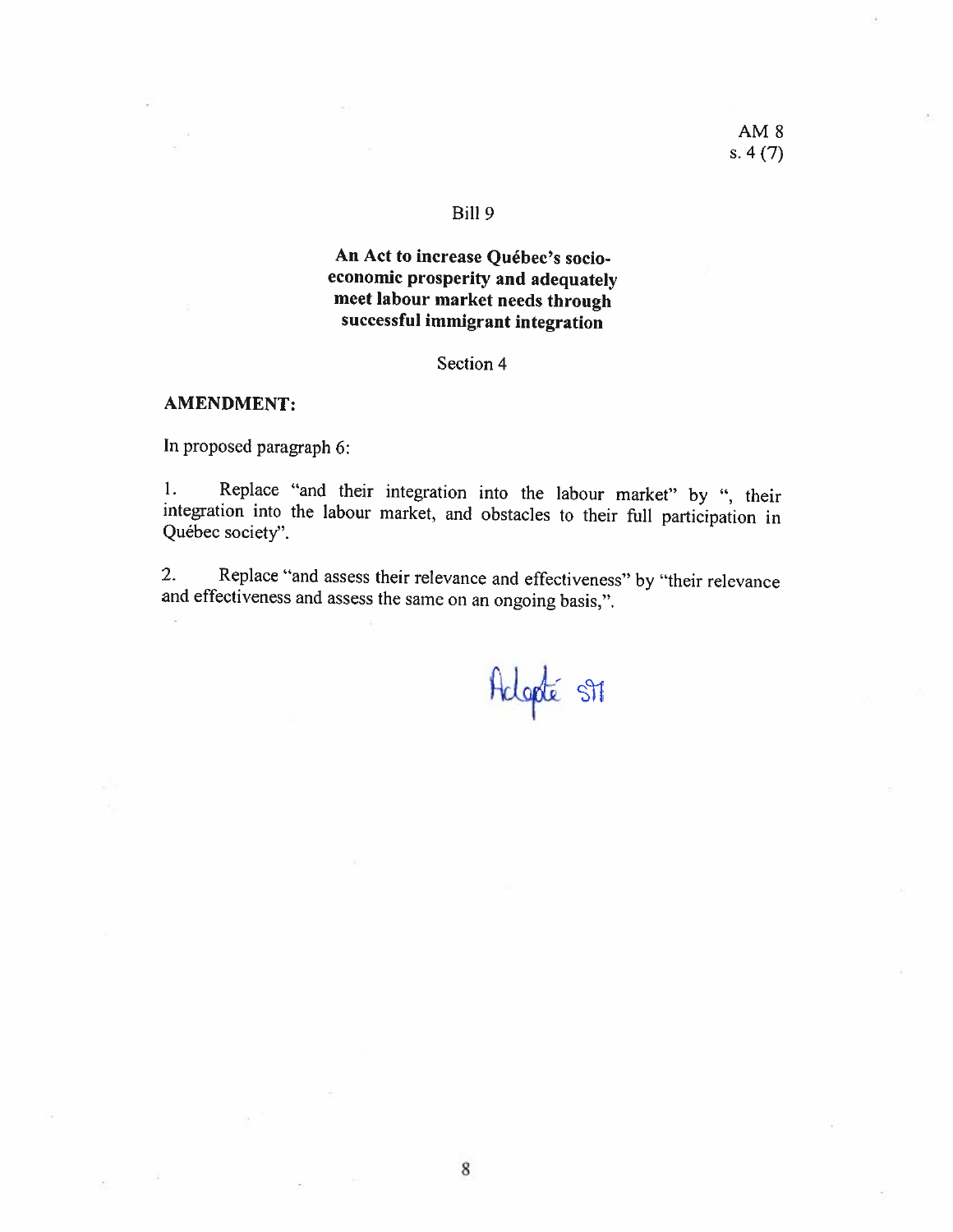#### BilI 9

# An Act to increase Québec's socio economic prosperity and adequately meet labour market needs through successful immigrant integration

#### Section 4

#### AMENDMENT:

Replace proposed paragraph 6, as amended, by:

"(6) collect from immigrants the information necessary

(a) to know their situation, in particular as regards their level of knowedge of French. their integration into the labour market, and obstacles to their full participation in Quéhec society;

 $(b)$  to develop and implement programs, guidelines and policies, to monitor their relevance and effectiveness and to assess the same on an ongoing basis; and

 $(c)$  to put services in place for immigrants and assess their needs and satisfaction with respect to those services."

Adgrée SVI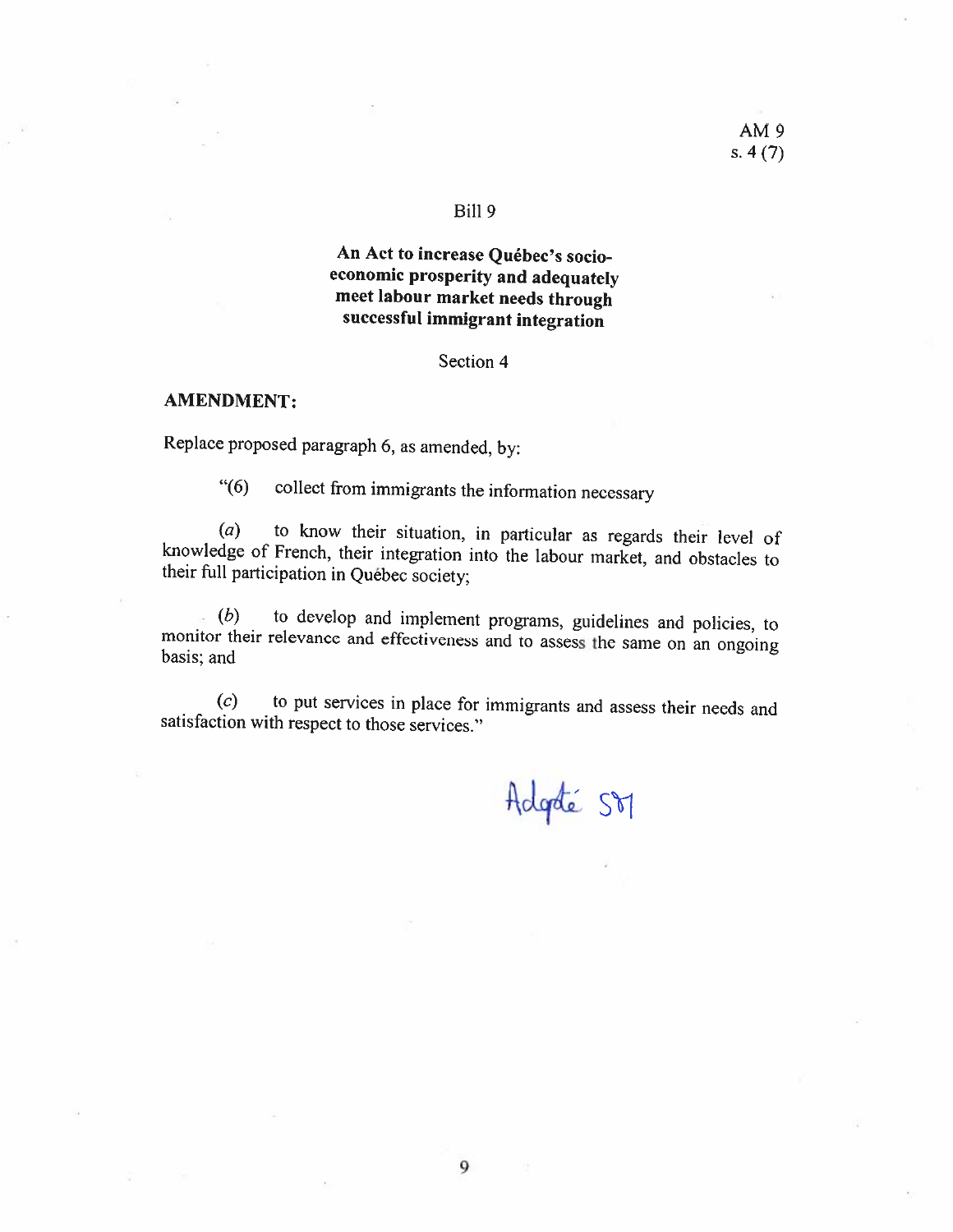## Bili 9

An Act to increase Québec's socio economic prosperity and adequately meet labour market needs through successful immigrant integration

Section 6

## AMENDMENT:

Insert ", in full equality," after "community life" in the proposed third paragraph.

Adopté SM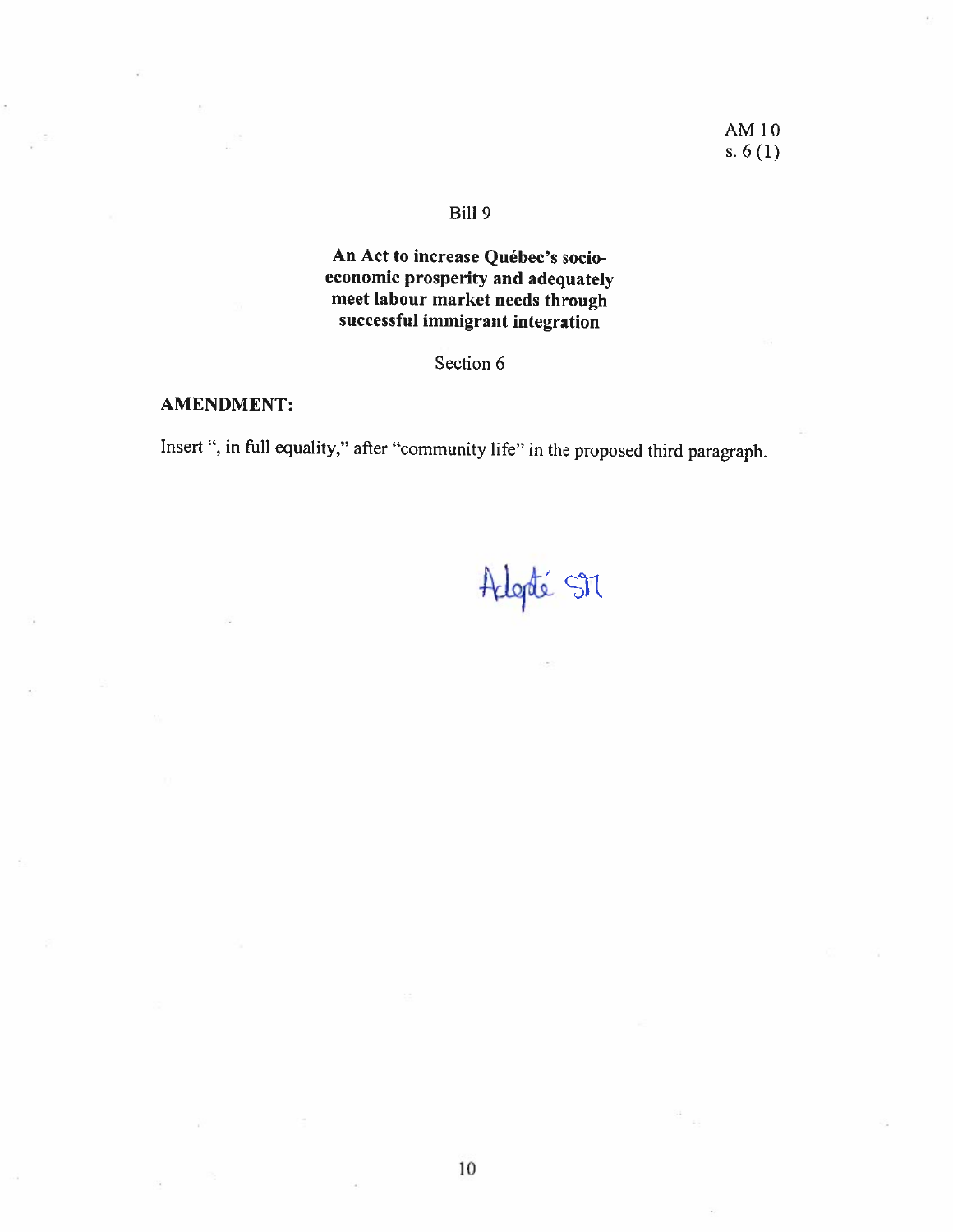#### BilI 9

# An Act to increase Québec's socio economic prosperity and adequately meet labour market needs through successful immigrant integration

## Section 6

## AMENDMENT:

Replace "in community life, in full equality," in the proposed third paragraph, as amended, by ", in French and in full equality, in community life".

Adopté SM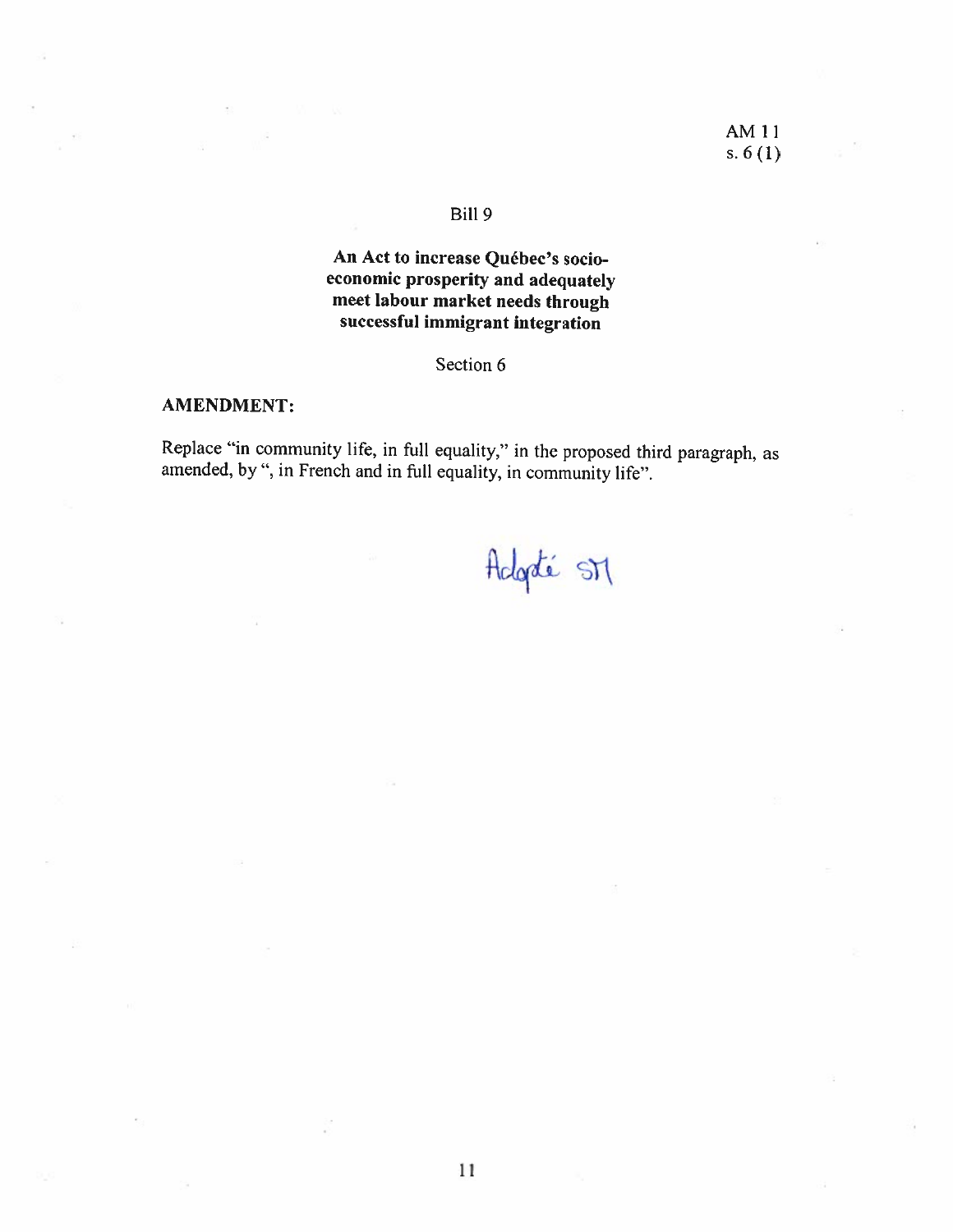## SAM<sub>1</sub> AM 12 s.  $8(15)$

# Bill 9

# An Act to increase Québec's socioeconomic prosperity and adequately meet labour market needs through successful immigrant integration

Section 8

#### **AMENDMENT:**

Subamendment 1 to amendment 12 has been withdrawn and renamed subamendment a.

Adopté SM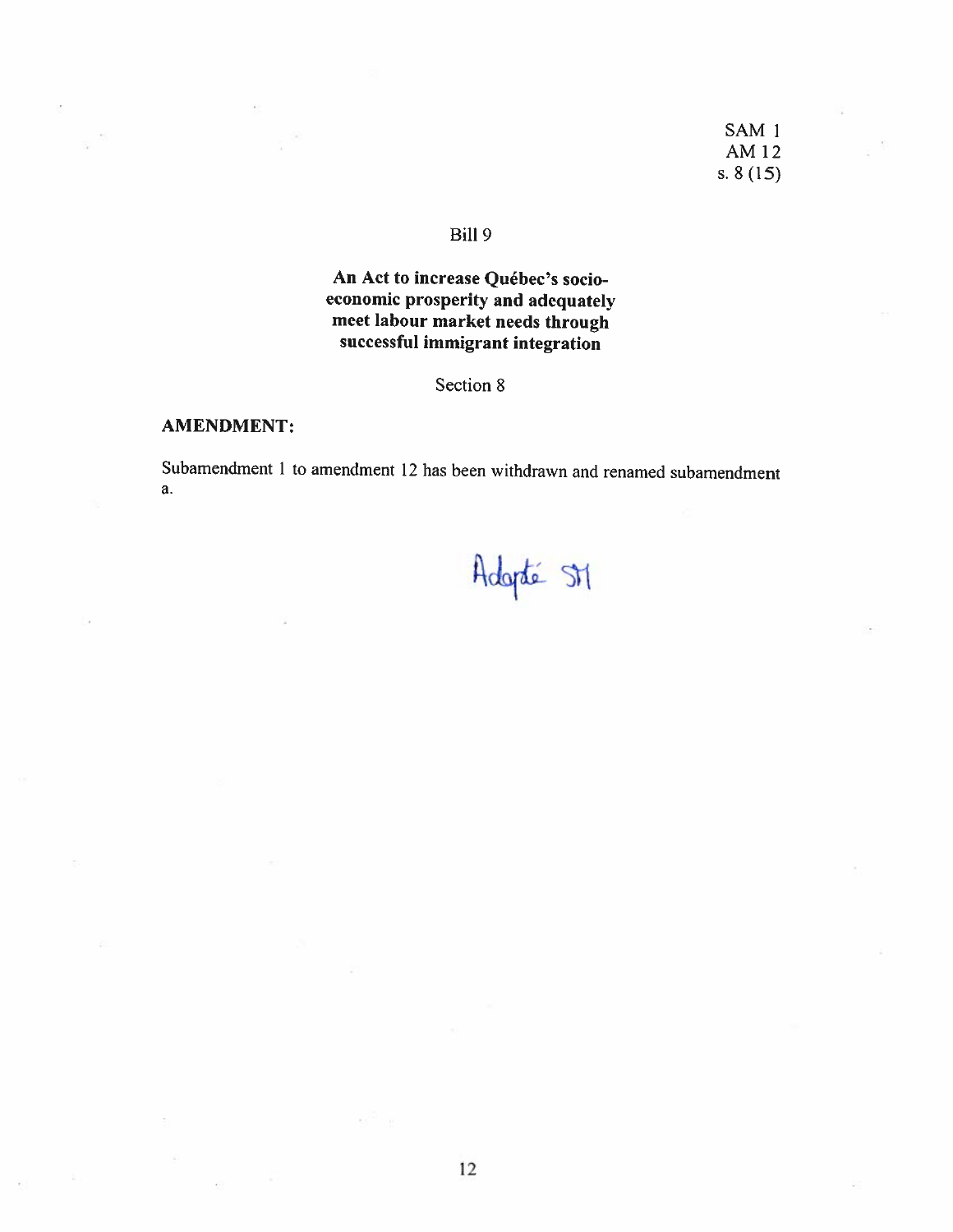# An Act to increase Québec's socioeconomic prosperity and adequately meet labour market needs through successful immigrant integration

# Section 8

## **AMENDMENT:**

Amendment 12 has been withdrawn and renamed amendment z.

Adopté St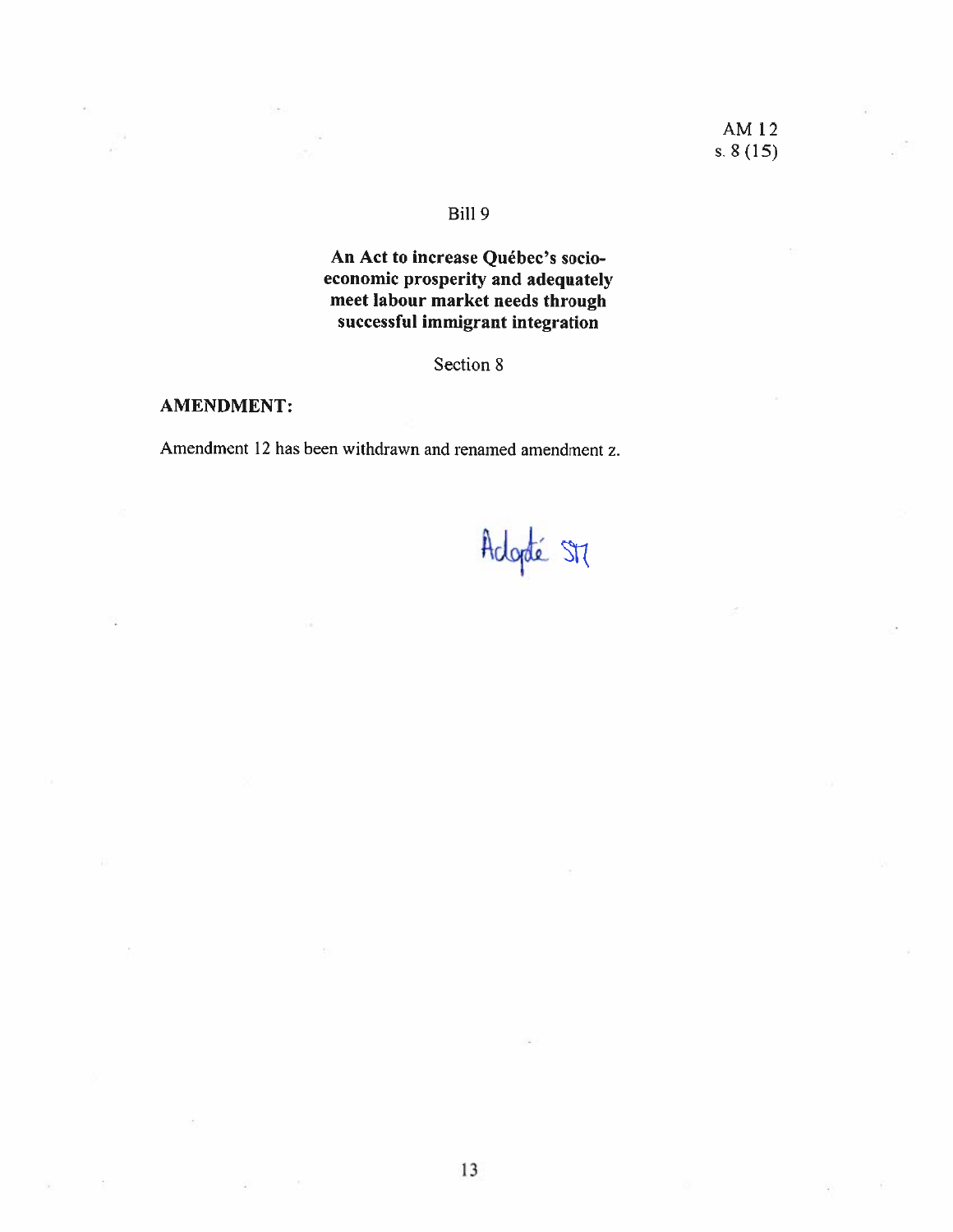## An Act to increase Québec's socioeconomic prosperity and adequately meet labour market needs through successful immigrant integration

Section 8

#### **AMENDMENT:**

Replace by:

8. Section 15 of the Act is replaced by the following section:

 $"15.$ The Government may, by regulation, determine the conditions an employer wishing to hire a foreign national who wishes to stay temporarily in Québec must comply with. It may, in particular, determine the cases in which an employer must obtain a positive assessment from the Minister as to the employment offer's impact on Québec's labour market before hiring such a foreign national and the conditions the employer must meet to obtain such an assessment.

Likewise, the Government may determine the conditions an employer must comply with after hiring such a foreign national, taking into account Québec employers' economic reality."

Hagdé Sh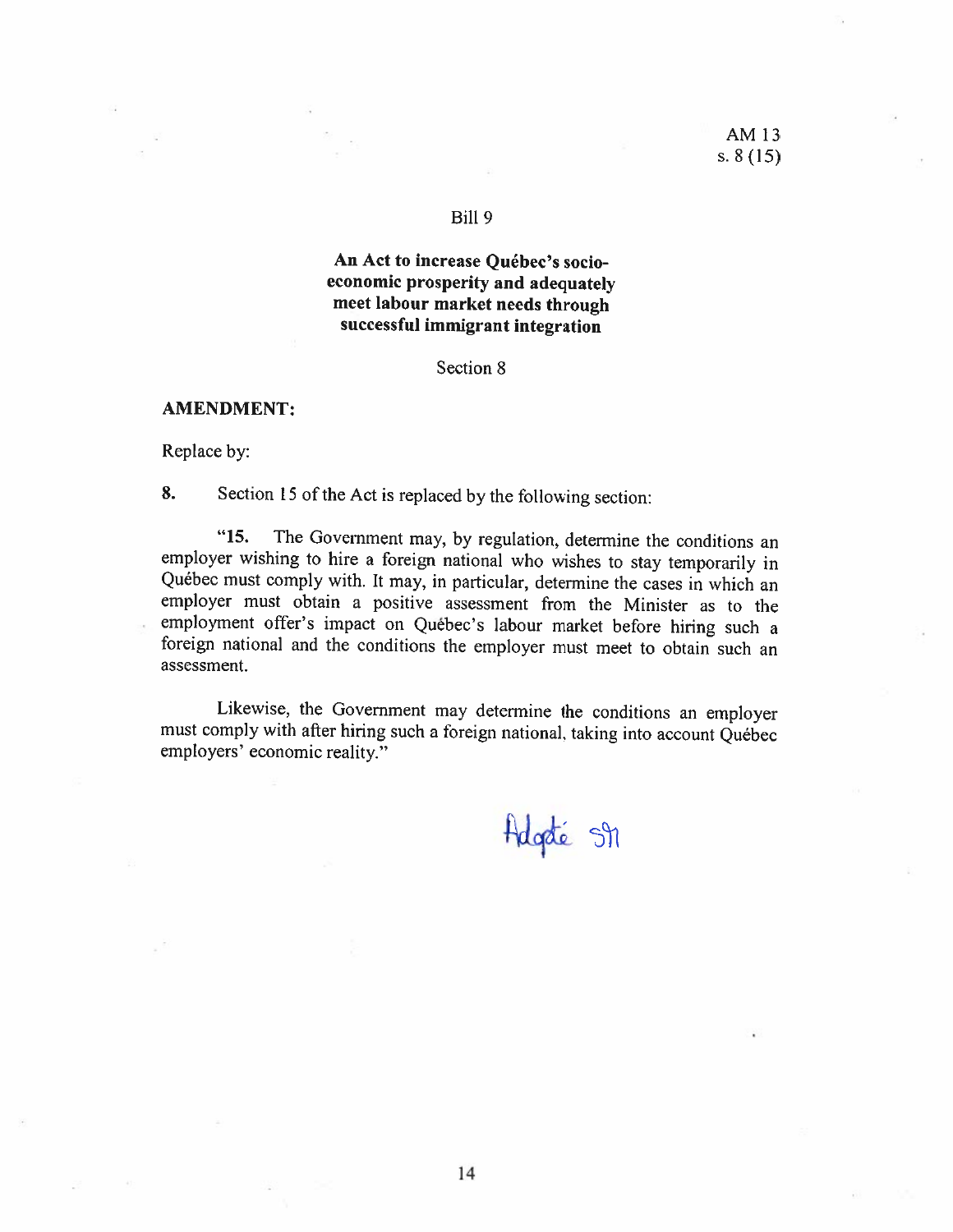## BilI 9

# An Act to increase Québec's socio economic prosperity and adequately meet labour market needs through successful immigrant integration

## Section 19.1

#### AMENDMENT:

Insert before section 20:

19.1. The first regulation made under the second paragraph of section 21.1 of the Québec Immigration Act (chapter I-0.21). enacted by section 9. must be examined by the competent committee of the National Assembly for a period not exceeding three hours before it is enacted by the Government.

Adepte SM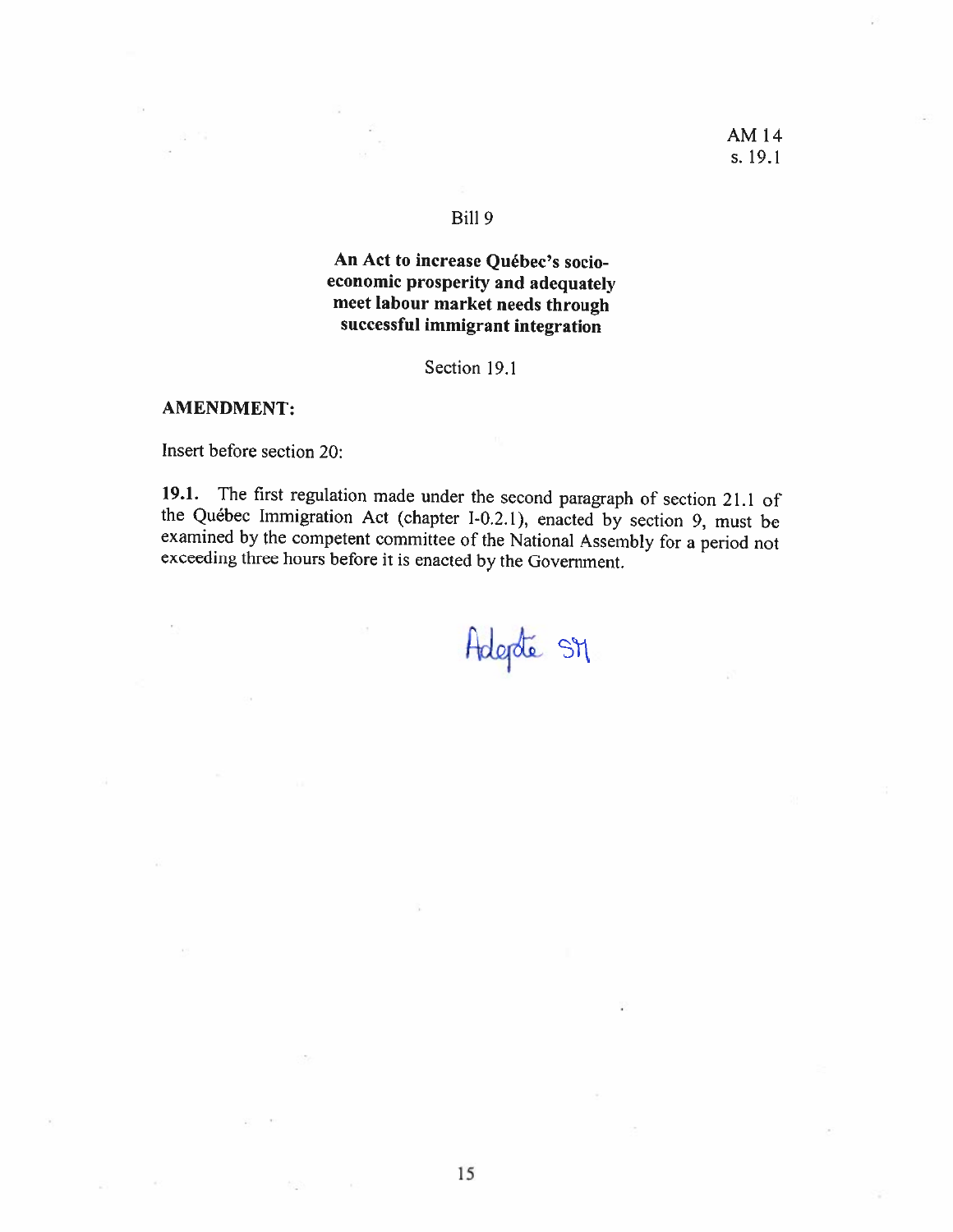#### Bili 9

# An Act to increase Québec's socio economic prosperity and adequately meet labour market needs through successful immigrant integration

Section 9

## AMENDMENT:

Insert at the end of the first paragraph of proposed section 21.1:

"The Minister may not impose such conditions on a minor child accompanying the foreign national to or in Québec."

Adopté SM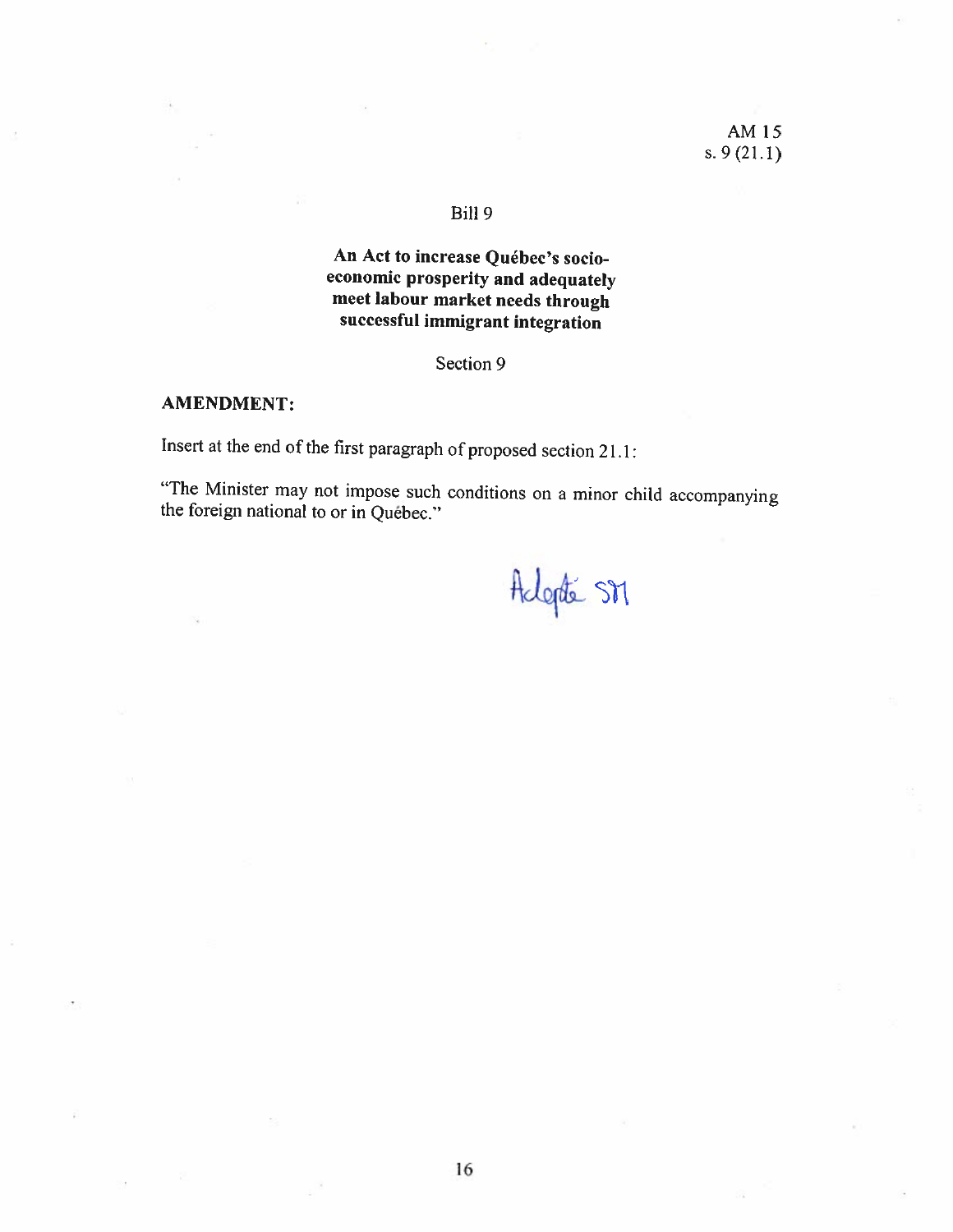## Bili 9

# An Act to increase Québec's socio economic prosperity and adequately meet labour market needs through successful immigrant integration

## Section Q

## AMENDMENT:

Replace "the regional or sectoral creation of enterprises or the financing of such enterprises" in the first paragraph of proposed section 21.1 by "the financing or entrepreneurial acquisition or regional or sectoral creat

Adgte SM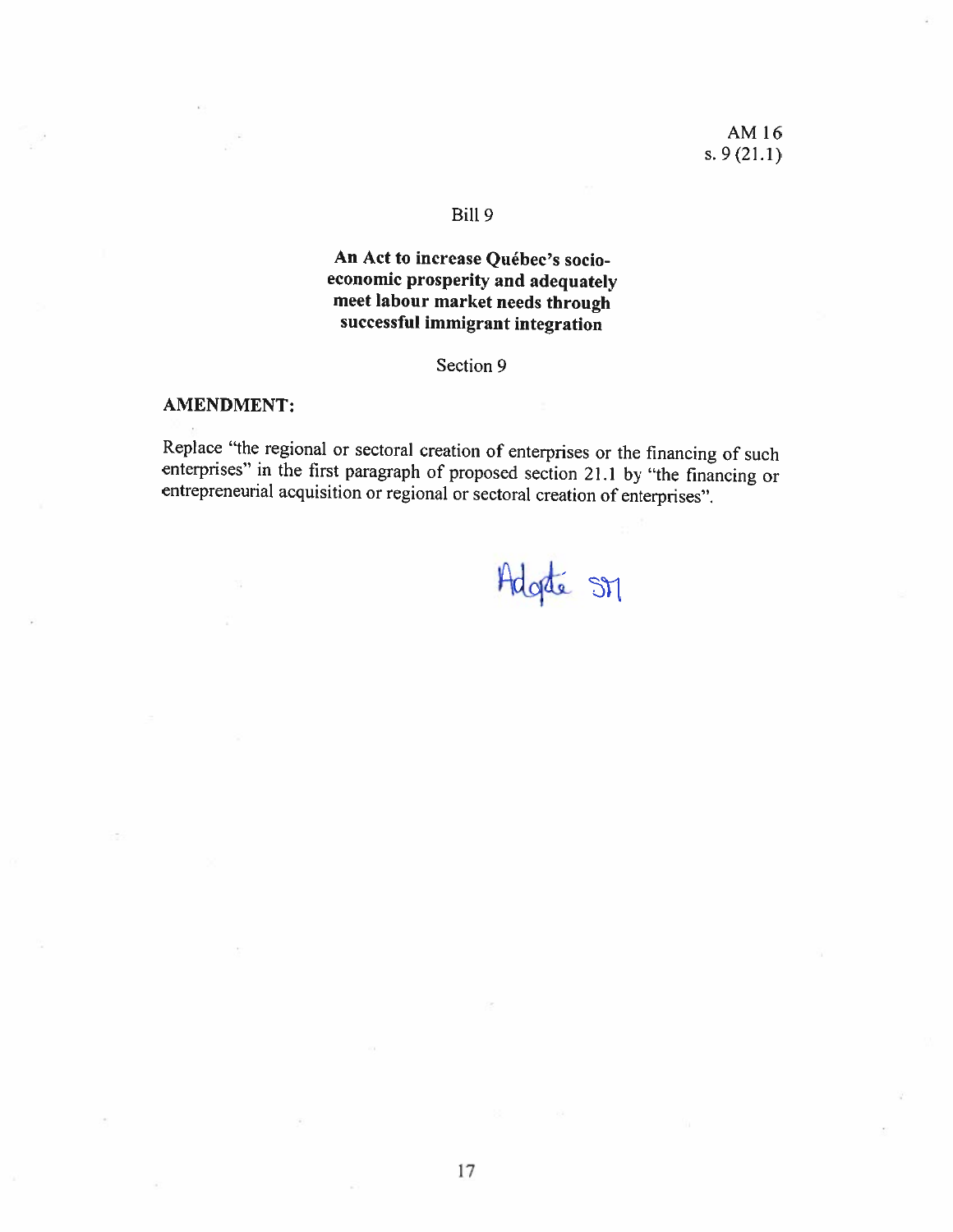# An Act to increase Québec's socioeconomic prosperity and adequately meet labour market needs through successful immigrant integration

## Section 6

## **AMENDMENT:**

Insert "and of the family members accompanying them" after "immigrants" in the proposed second paragraph.

Adopte SM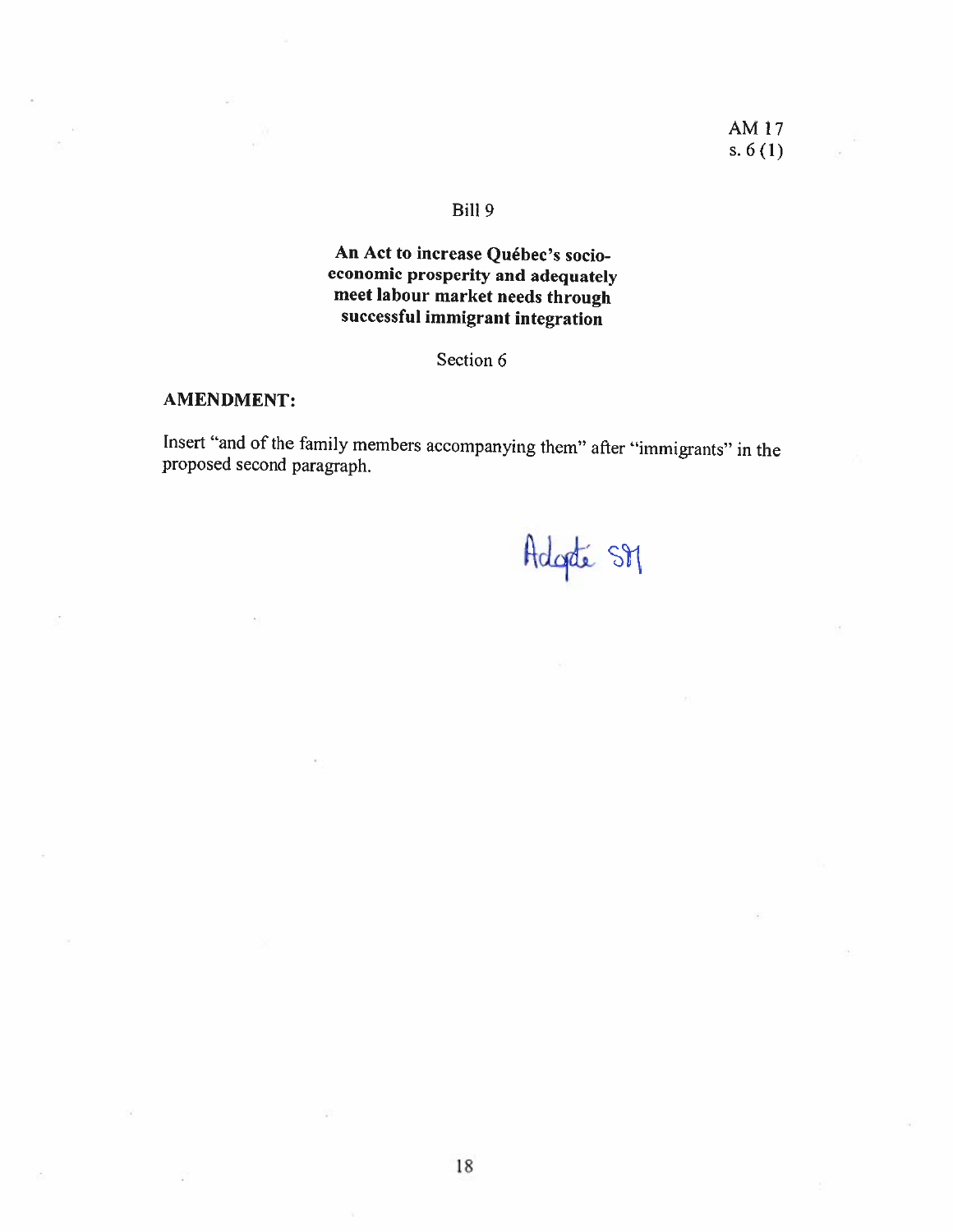An Act to increase Québec's socio economic prosperity and adequately meet labour market needs through successful immigrant integration

Section 10

AMENDMENT:

Replace by:

10. Section 29 of the Act is replaced by the following section:

"29. The Government may, by regulation, determine the conditions an employer wishing to hire a foreign national who wishes to settle permanently in Québec or a permanent resident who has already settled in Québec must comply with. It may, in particular, determine the cases in which an employer may, in order to facilitate a foreign national's selection for permanent im application with the Minister for the validation of the employment offer and the conditions the employer must meet to obtain such validation.

Likewise, the Government may determine the conditions an employer must comply with after hiring such a foreign national or permanent resident, taking into account Québec employers' economic reality."

Adgoté SM

19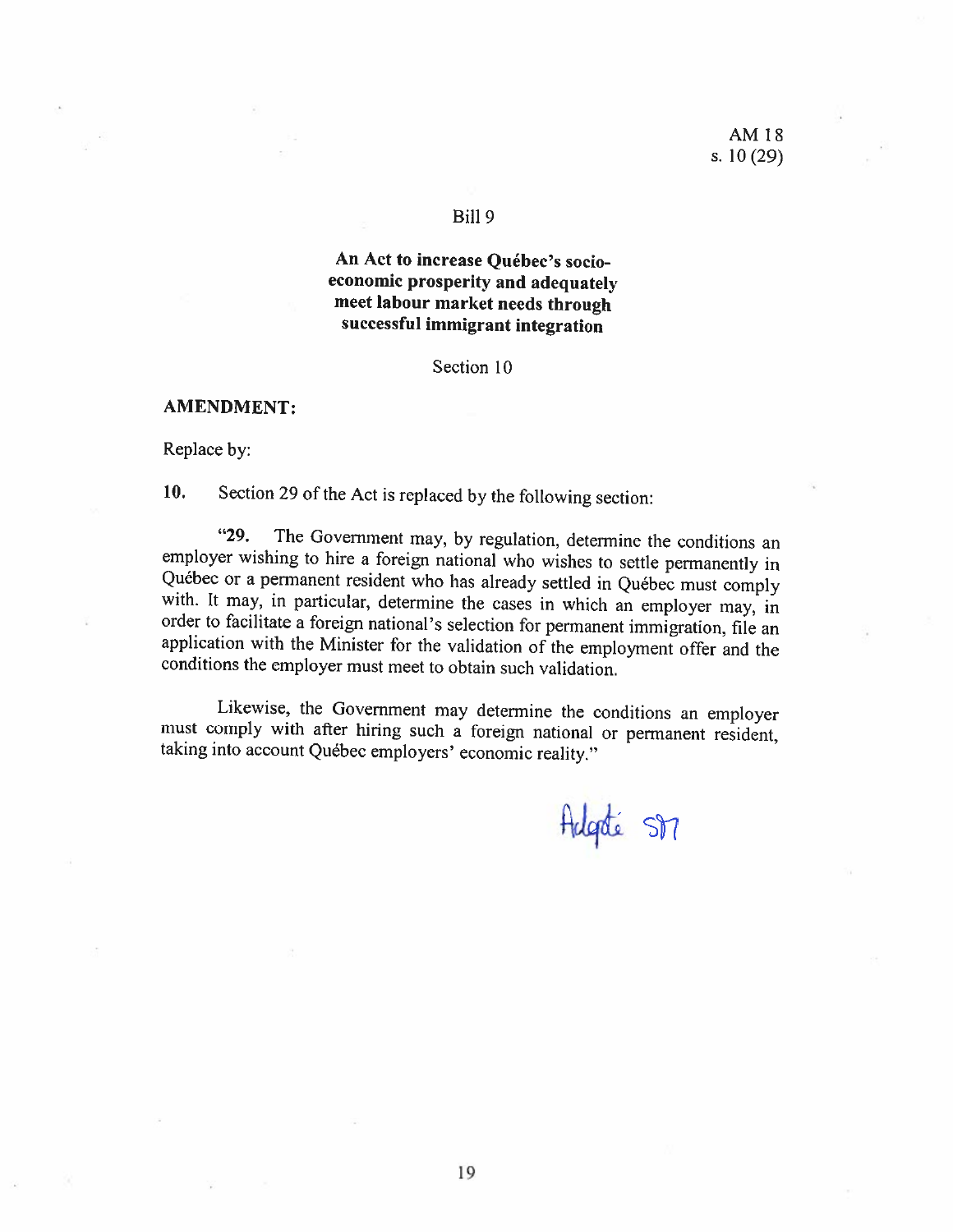## An Act to increase Québec's socioeconomic prosperity and adequately meet labour market needs through successful immigrant integration

Section 13

**AMENDMENT:** 

Replace by:

13. Section 50 of the Act is amended

by inserting "economic and labour" after "Québec's" in the first  $(1)$ paragraph;

by replacing "and the order of priority for processing and disposing  $(2)$ of applications that have yet to be examined" in the second paragraph by "the order of priority for processing applications, the suspension of the processing of applications and the disposition of applications not yet under examination";

by replacing the third paragraph by the following paragraph:  $(3)$ 

"The Minister's decision may, if it so specifies, apply to applications received before its effective date. In such a case, the Minister informs the persons concerned and, if applicable, returns the sums they have paid as fees."

Adgate SM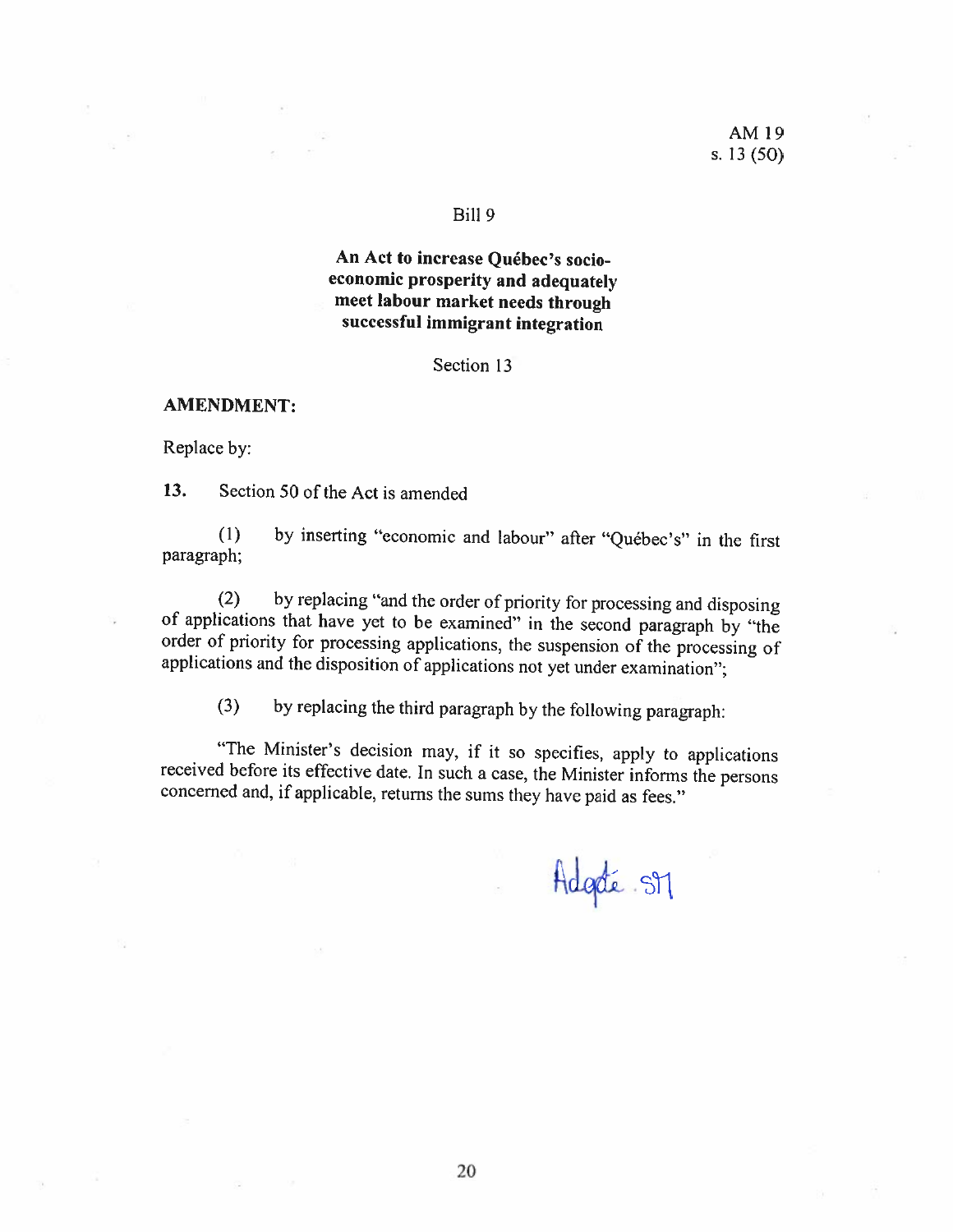AM 20 s. 13.1 (54)

## BiH 9

## An Act to increase Québec's socio economic prosperity and adequately meet labour market necds through successful immigrant integration

Section 13.1

#### AMENDMENT:

Insert afier section 13:

13.1. Section 54 of the Act is amended by replacing "or files an application with the Minister" by ", files an application with or has been selected by the Minister".

Adopte St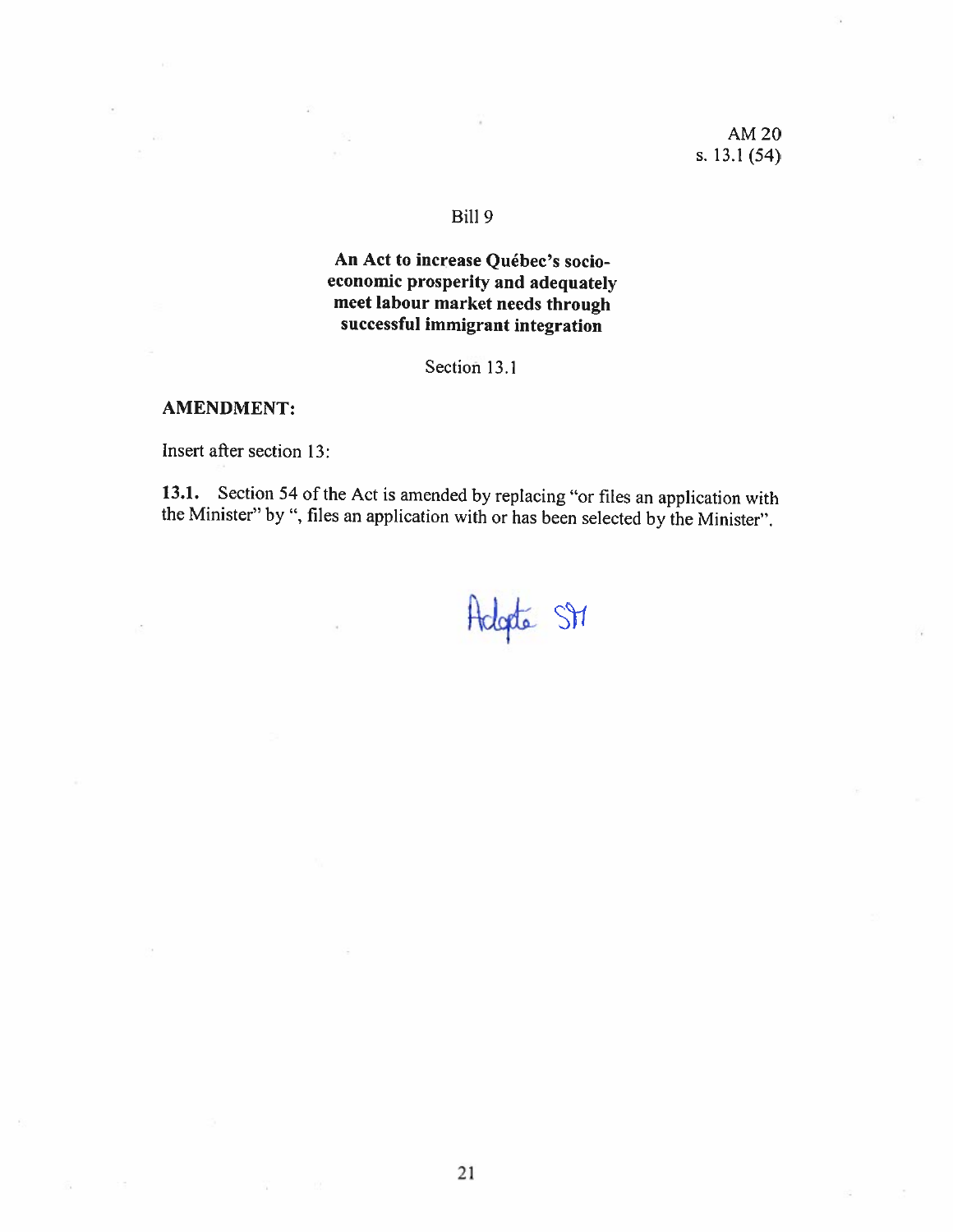AM 21 s. 13.2 (55)

#### BilI 9

# An Act to increase Québec's socio economic prosperity and adequatcly meet labour market needs through successful immigrant integration

Section 13.2

#### **AMENDMENT:**

Insert afier section 13.1:

13.2. Section 55 of the Act is amended by adding the following sentence at the end: "The Minister may, among other things, call the person to an interview."

# Adopté SM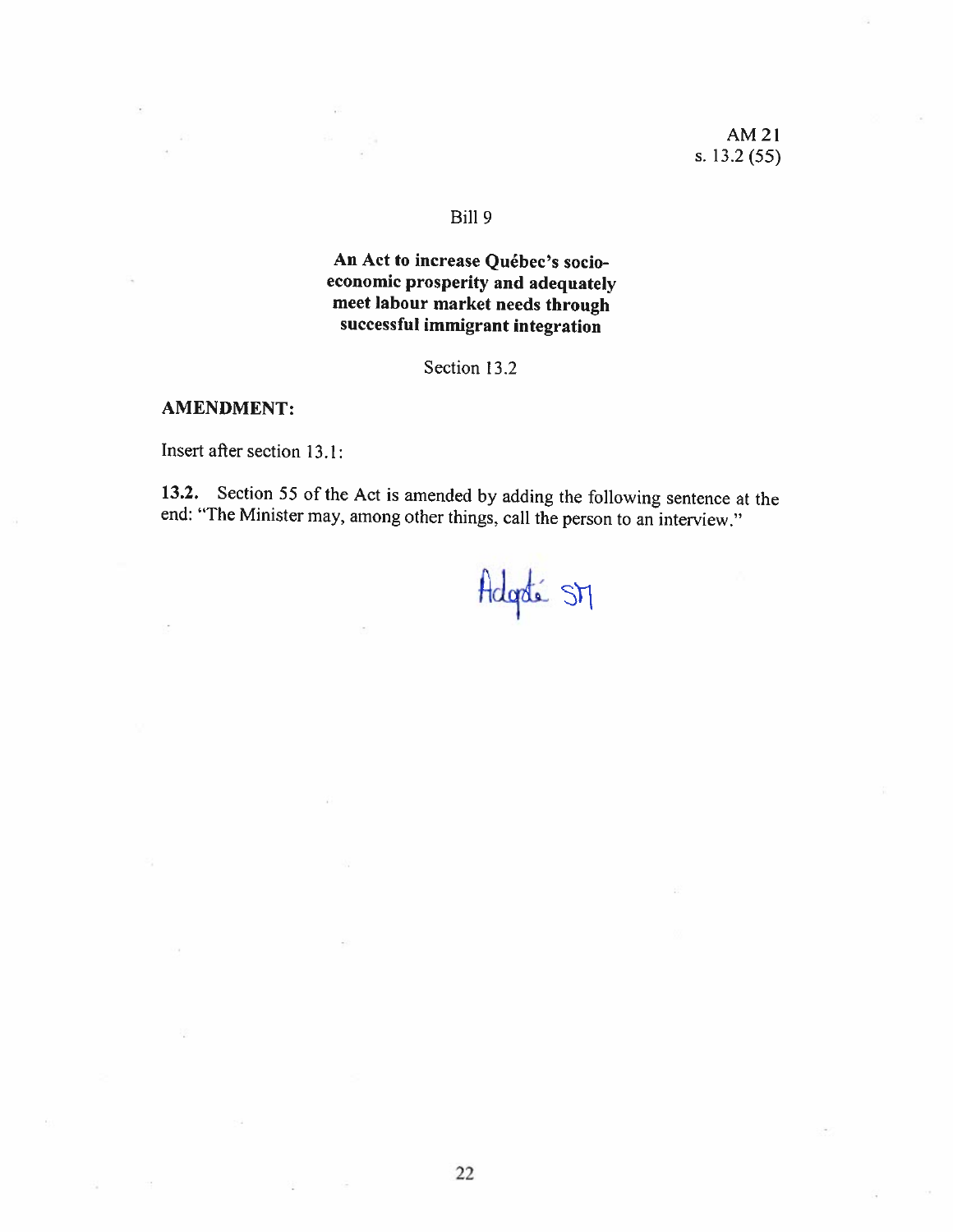# An Act to increase Québec's socioeconomic prosperity and adequately meet labour market needs through successful immigrant integration

Section 13.3

## **AMENDMENT:**

Insert after section 13.2:

13.3. Section 56 of the Act is amended

by replacing "if" in the introductory clause by "in the following  $(1)$ cases:";

by adding the following paragraph at the end:  $(2)$ 

any other case provided for by government regulation."  $"(3)$ 

Adopté SM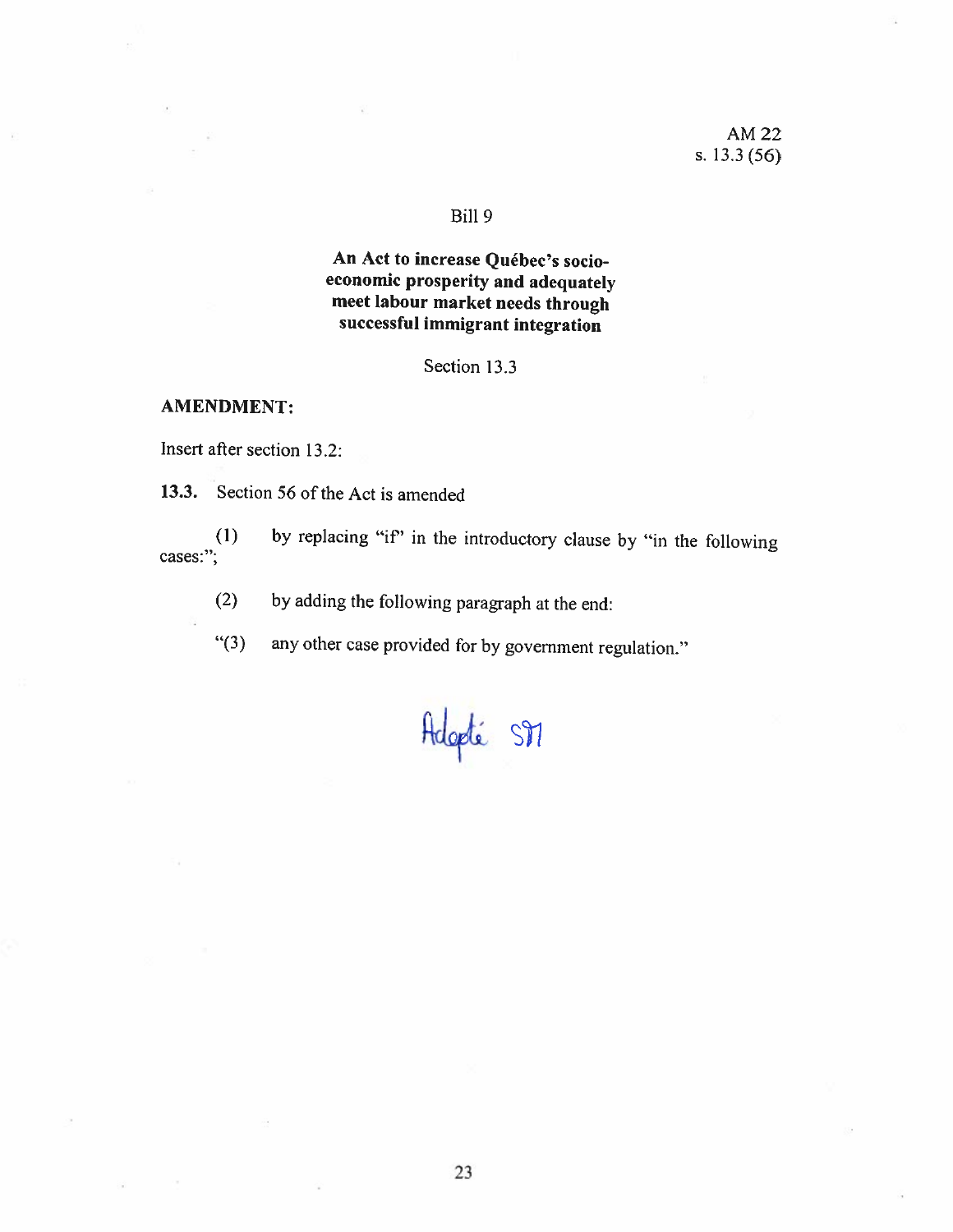# An Act to increase Québec's socioeconomic prosperity and adequately meet labour market needs through successful immigrant integration

Section 13.4

## **AMENDMENT:**

Insert after section 13.3:

13.4. Section 57 of the Act is amended

by replacing "if" in the introductory clause by "in the following  $(1)$ cases:";

by adding the following paragraph at the end:  $(2)$ 

any other case provided for by government regulation."  $(3)$ 

# Adopté SM